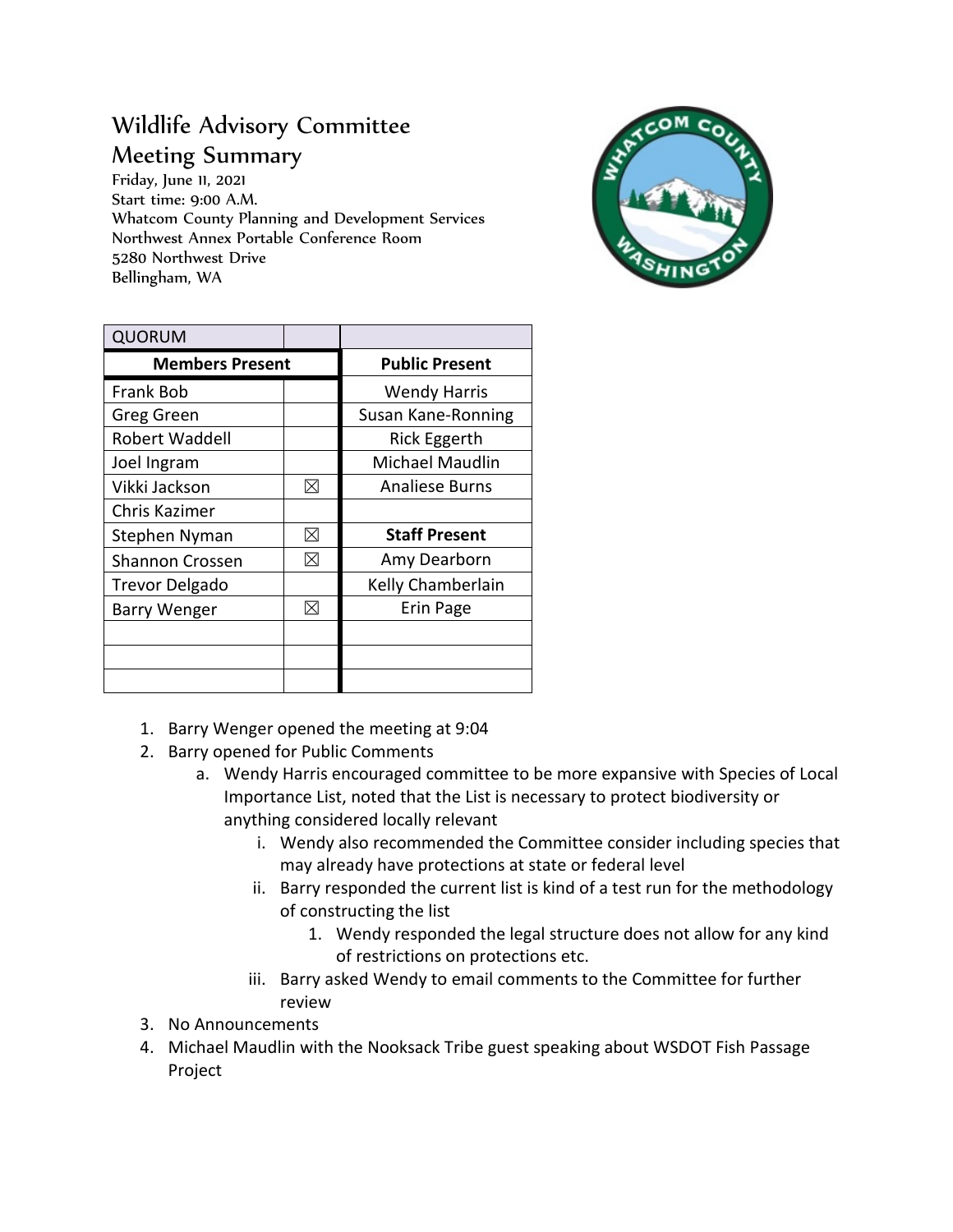- a. Michael asked the Committee for specific recommendations on fish/wildlife passage types that should be implemented, or locations where a crossing could be naturally upgraded from culverts
- b. Shannon Crossen noted there is a lot of room for improvement in ecological connectivity but there is not a simple way to prioritize and that location context is extremely relevant
	- i. Shannon pointed out as an example the current Padden Creek fish passage improvement project which will function for fish as well as larger wildlife
	- ii. Shannon also mentioned fish vs. wildlife connectivity are completely separated from each other so she recommends working with someone very experienced to avoid limiting the scope of a potential project
	- iii. Wendy asked if riparian areas are primary mean to preserve and restore wildlife passage
		- 1. Shannon replied riparian areas are very important and that banks and vegetation need to be preserved along with waterways as much as possible – but connectivity and preservation methods are very dependent on the type of species in question
- 5. Mount Baker Group Sierra Club guest speaking on collection of Wildlife Data
	- a. Chair Rick Eggerth and Susan Kane-Ronning, Vice Chair
	- b. Mount Baker Sierra Club has been collecting data for the last 5 years looking into why so much wildlife cross the road
		- i. The Group has collected all Animal Control data on animals killed and picked up, data set does not include WSDOT pickups
		- ii. Susan has aggregated data for deer pickups only and laid it over a map indicating numerous hot spots throughout the county
		- iii. The Group would like the if the data could be evaluated for traffic management and development (lowering speed limits for example)
		- iv. City of Bellingham is using a Sierra Club pamphlet with advice on driving safely and how to react to animals on the road
	- c. Rick noted the Sierra Club would really like to expand awareness and allow consideration during development and to get ahead of the issue as much as possible
	- d. Amy Dearborn agrees the Sierra Club data fits well with the mission and goals of the Committee but that the Committee is young and that Whatcom County Public Works may have more tools for implementation
	- e. Analiese Burns noted the City of Bellingham is finalizing a Wildlife Corridor Analysis, Analiese is comparing the analysis to the Sierra Club data and is wondering if there are key crossings in the city that stand out as primary concerns
	- f. Vikki Jackson asked if the Group's map is available to the public being able to view publicly could be useful for additional analysis
	- g. Vikki also asked also if any other animal data have been analyzed as it may be interesting to investigate where the smaller species are crossing instead